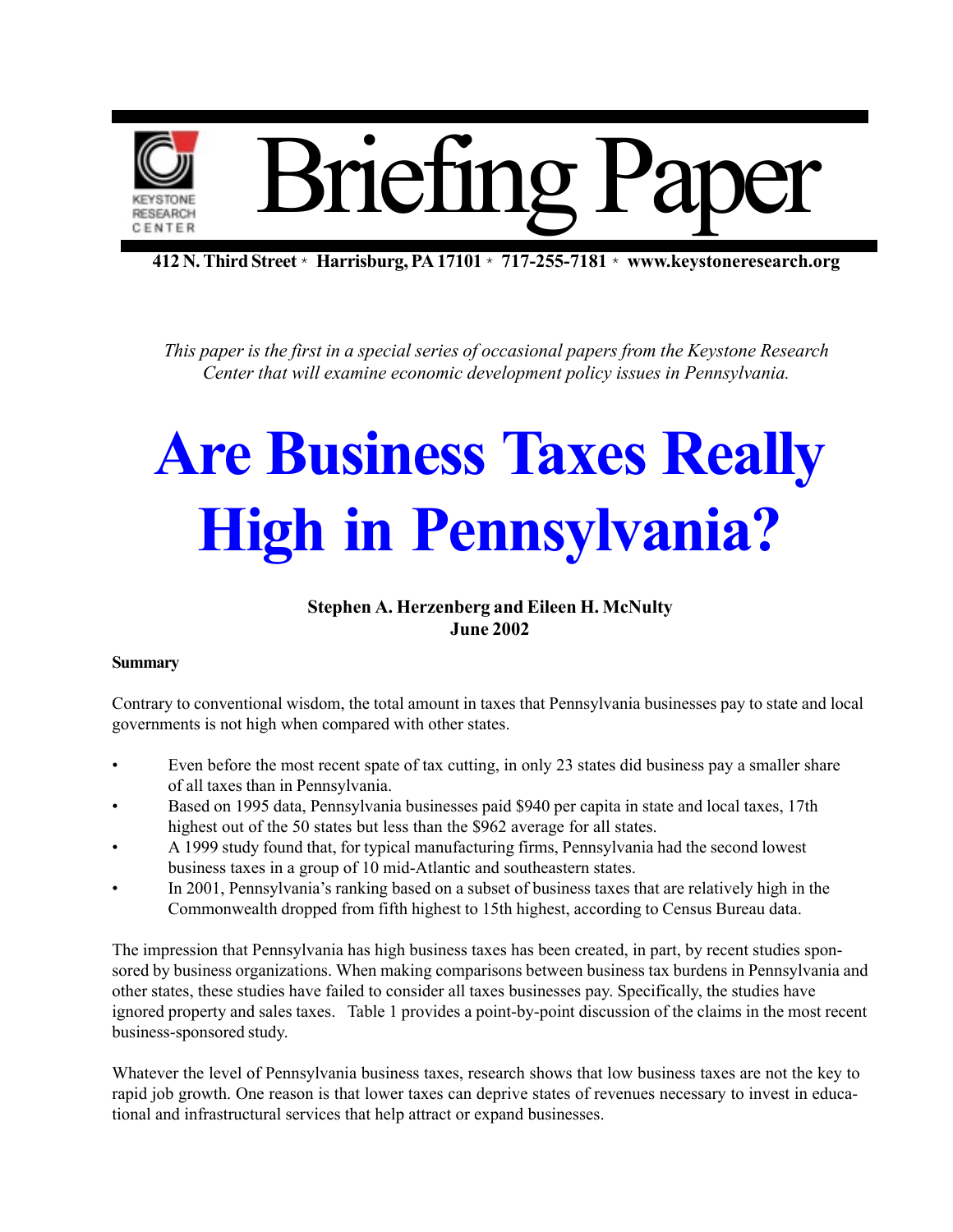

Pennsylvania does need tax reform, but the reforms the state needs must be consistent with a 21st century economic development strategy. Such a strategy must be "business friendly," but must also expand economic opportunity for workers and support strong communities. Tax reform must not be informed simply by the special interest pleading of business associations.

The Keystone Research Center recommends that the General Assembly in cooperation with the next governor establish a 21st Century Pennsylvania Tax Commission to develop recommendations for a much-needed comprehensive overhaul of the Pennsylvania tax system focused on:

- Eliminating inequities in business taxes;
- Shifting educational funding to the state level so that all communities have adequate resources for a high quality education, and to stabilize communities that now face the double whammy of high local taxes but insufficient school funding;
- Ensuring adequate investment in early childhood education, higher education, and lifelong career learning- public goods that benefit firms in general as well as workers;
- Using green taxes to create incentives for environmentally sustainable development; and
- Exploring other ways to make Pennsylvania's tax system more progressive at both an individual and community level.

Significantly, while it takes a different position than this paper on the current reality of Pennsylvania business taxation, a recent Pennsylvania Economy League (PEL) study also recommends a systemic updating of the Pennsylvania tax system to fit today's economic realities.

### **The Received Wisdom: Business Taxes in Pennsylvania Are Too High**

The conventional wisdom in Harrisburg is that Pennsylvania imposes high taxes on business. This view has been rooted in a series of studies published by the Pennsylvania Economy League, the most recent sponsored by various business organizations.<sup>1</sup>

In its most recent study, based on a comparison of what it calls "widely applied state business taxes,"2 PEL finds that Pennsylvania ranks fifth highest of all the states in terms of tax collections per employee. Pennsylvania collections in 2000 were said to equal \$613.17 per employee compared to the national average of \$388.18.

PEL finds that Pennsylvania's overall rank in terms of state business tax collections per employee was fifth highest in 2000. Despite the recent cuts in Pennsylvania business taxes, PEL finds Pennsylvania's rank in 2000 to be essentially unchanged from fifth highest in the 1997-1999 period and seventh highest in 1996 (Table 2).

At first glance, the PEL study appears plausible. For the years 1996 to 2000 (Table 2 shows two of these years), U.S. Census Bureau state-level data on two major categories of business taxes is consistent with PEL's 2001 report. In 2001, Pennsylvania's business tax ranking based on these taxes (according to the Census Bureau) dropped to 15th from fifth. (Year-to-year state rankings fluctuate, in part because the corporate taxes included in Table 1 do not vary a lot across states. It will take additional years of data to see if the 2001 shift is permanent.)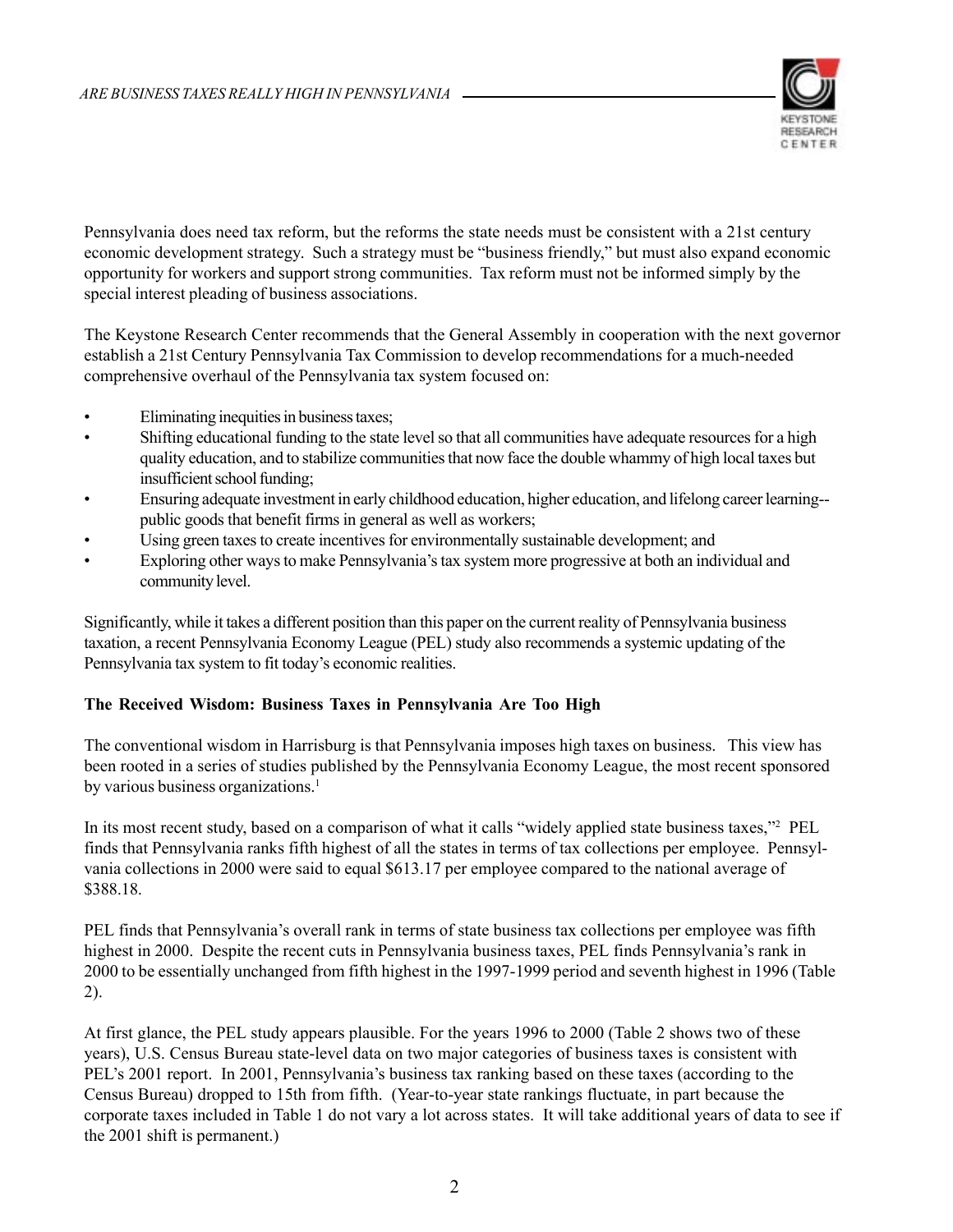

| Table 1. An Evaluation of Pennsylvania Economy League (PEL) Claims                                                                                                                                                             |                                                                                                                                                                                                                                                                                                                                                                                                                                                                                                                                                                                                                                                                        |  |  |  |  |
|--------------------------------------------------------------------------------------------------------------------------------------------------------------------------------------------------------------------------------|------------------------------------------------------------------------------------------------------------------------------------------------------------------------------------------------------------------------------------------------------------------------------------------------------------------------------------------------------------------------------------------------------------------------------------------------------------------------------------------------------------------------------------------------------------------------------------------------------------------------------------------------------------------------|--|--|--|--|
| What the PEL 2001 Study<br>$Says*$                                                                                                                                                                                             | What the Available Evidence Indicates                                                                                                                                                                                                                                                                                                                                                                                                                                                                                                                                                                                                                                  |  |  |  |  |
| "from 1996 to 2000,<br>[PA] shows at best a<br>national ranking of 7 <sup>th</sup><br>highest business tax<br>burden, at worst the 4 <sup>th</sup><br>highest business tax<br>burden." $(p, v)$                                | Estimating all taxes paid by business, Pennsylvania's business tax burden in 1995<br>$\bullet$<br>was 17 <sup>th</sup> on a per capita basis and 27 <sup>th</sup> based on the share of total taxes paid by<br>business (Table 3).<br>PEL study includes business taxes that are relatively high in Pennsylvania but<br>$\bullet$<br>leaves out property taxes on business, which are relatively low in Pennsylvania.<br>(It also leaves out sales taxes.)<br>Even considering only business taxes that are relatively high in PA, recent tax cuts<br>$\bullet$<br>dropped PA's per capita ranking to 15 <sup>th</sup> in 2001 (Table 2).                              |  |  |  |  |
| PA relies "more heavily on<br>business taxes than any of<br>the other ten states that<br>compete closely with<br>Pennsylvania" (p. v.)                                                                                         | Counting all taxes, PA per capita taxes on business were lower in 1995 than in<br>$\bullet$<br>seven of the 10 states that PEL study says compete closely with PA (Table 4).<br>Pennsylvania per capita taxes on business were 7 percent lower than the average<br>$\bullet$<br>for the 10 competitor states.<br>Pennsylvania's taxes on business as a share of all taxes were sixth lowest -- right<br>٠<br>in the middle $-$ in this group of 11 states.                                                                                                                                                                                                             |  |  |  |  |
| "Pennsylvania's Corporate<br>Net Income (CNI) tax rate<br>of 9.99% ranks as the third<br>highest in the nation and<br>remains substantially<br>higher than the national<br>average rate of 7%" (p.<br>$\overline{\text{iii.}}$ | $\bullet$<br>At least two fifths of the state's corporate taxpayers are Subchapter S corporations<br>or other entities exempt from the CNI (footnote 9)<br>$\bullet$<br>At most one in five PA corporations actually pays CNI tax each year (footnote 9).<br>The 2.8 percent tax on the net income of S corporations is lower in Pennsylvania<br>$\bullet$<br>than in any of 11 other states examined by the PA. Department of Revenue in<br>1994. In these states, the highest rate paid on S corporation income averaged 7<br>percent, nearly three times the Pennsylvania rate.**<br>PA is in the middle of the pack in terms of total business taxes.<br>$\bullet$ |  |  |  |  |
| "Pennsylvania is one of<br>just 18 states that tax<br>corporate worth in<br>addition to corporate<br>income via the Capital<br>Stock and Franchise Tax."<br>(p. i.)                                                            | The Capital Stock and Franchise Tax (CSFT) includes an exemption for assets<br>$\bullet$<br>engaged in manufacturing and for selected other assets.<br>The high level of Pennsylvania's CSFT is offset by low property taxes on<br>business.<br>Pennsylvania is in the middle of the pack in terms of total business taxes.<br>$\bullet$                                                                                                                                                                                                                                                                                                                               |  |  |  |  |
| "Pennsylvania's effective<br>tax burden on capital is<br>not just the highest among<br>these 18 states, but it is<br>extraordinarily heavy in<br>comparison to our<br>competitors." (p. i.)                                    | $\bullet$<br>While a high proportion of the CSFT is actually based on income, rather than<br>capital, revenue from both parts of the tax is included in PEL's ranking. Most<br>other taxes in the ranking are imposed strictly on capital.<br>PEL's statement may or may not be true, but its study does not provide evidence<br>$\bullet$<br>to support the statement.<br>PA is in the middle of the pack in terms of total business taxes.<br>$\bullet$                                                                                                                                                                                                              |  |  |  |  |

\* All claims in column 1 are from Pennsylvania Economy League, *A Comparative Analysis of Major State Business Taxes in Pennsylvania and Other States* (Harrisburg: PEL, 2001).

\*\* Pennsylvania Department of Revenue, *Comparative Tax Burdens: What the Pennsylvania Economy League Didn't Tell You* (Harrisburg: DOR, 1994), p. 8.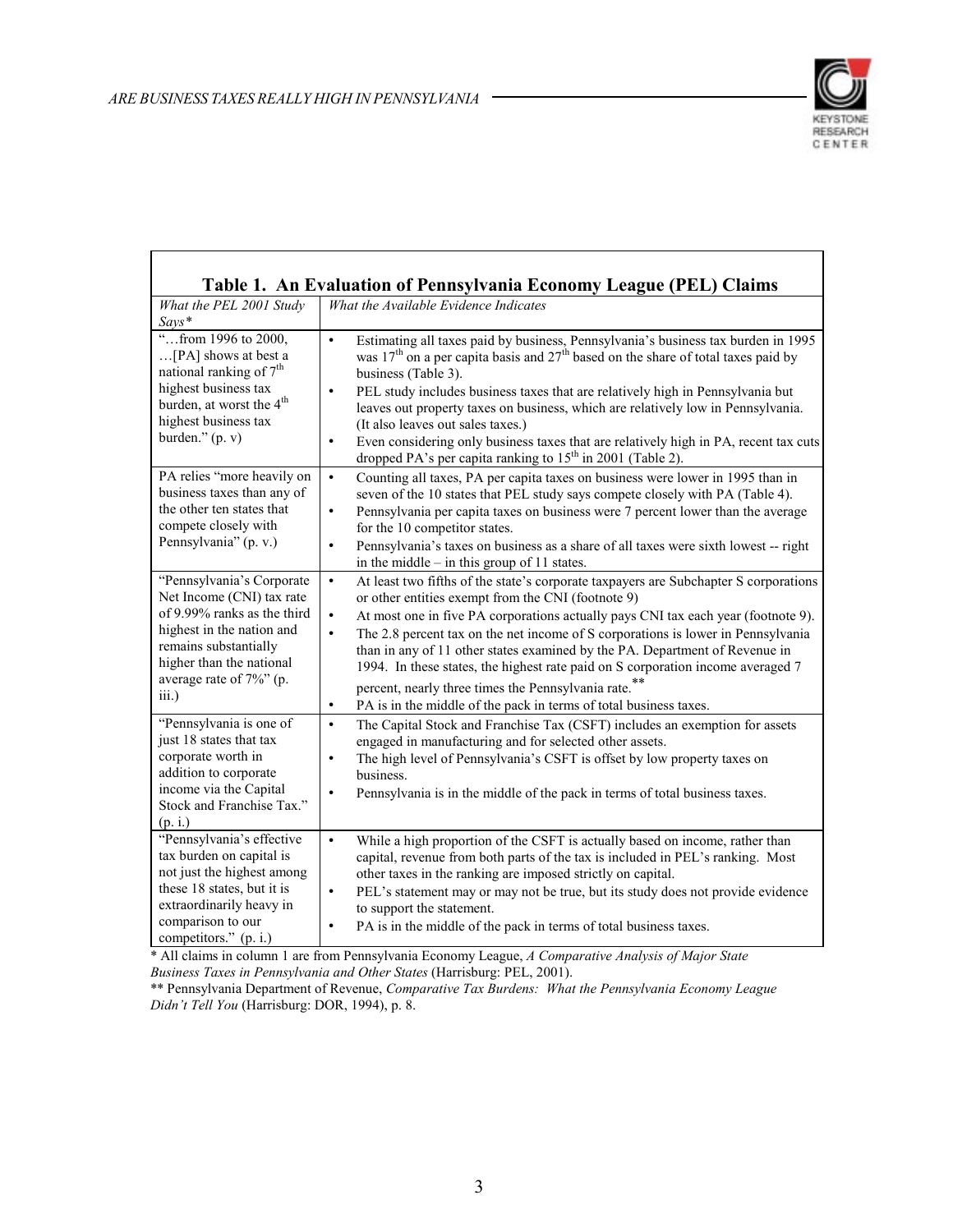

The most serious limitation in the most recent PEL study is that it fails to consider property and sales taxes. These two categories account for over half the total state and local taxes paid by businesses in many states. PEL acknowledges (p. 3) that its data "does not fully account for the business tax burden in each state. " PEL does not fully acknowledge the impact that this omission has on its conclusions. By including in its study only the specific taxes on which Pennsylvania's tax burden ranks high among states, the PEL study endorses a skewed impression of the overall tax burden on Pennsylvania businesses. The explanation given for these omissions is that "Business taxes levied at the local level are most notably absent for practical reasons." Local taxes include property taxes.

### **Are Business Taxes Really High in Pennsylvania?**

To overcome the limits of the PEL study, we rely on other sources that use two different methods of comparing state and local business taxes across states.

- One approach, most similar to PEL's, is to add up all major taxes that business pays, including property and sales taxes, and compare this total across states, controlling for the size of the state.
- The second approach is to calculate what a group of hypothetical business would actually pay in taxes if they operated in each state. This second approach mirrors analysis by companies and consultants when factoring tax burdens into site location decision. (Numerous studies by PEL from the 1970s through the early 1990s have used this methodology.3 )

Estimated by either method, overall tax burdens on Pennsylvania businesses cannot fairly be called high. They appear, in fact, to be among the lowest in the Mid-Atlantic region.

*The Tax Burden by Comparing All Taxes Paid by Business in a State*. As PEL implies, gathering data on property (and sales) taxes paid by business is no easy task. A 1997 Institute on Taxation and Economic Policy (ITEP) study did attempt the difficult task of estimating consistent data on all state and local taxes paid by

| Table 2. State Business Taxes Excluding Property and Sales Taxes: A<br><b>Comparison Of Pennsylvania Economy League and U.S. Census Bureau Data</b> |                          |           |                                       |               |  |  |  |
|-----------------------------------------------------------------------------------------------------------------------------------------------------|--------------------------|-----------|---------------------------------------|---------------|--|--|--|
| (rank: 1=highest tax; $50$ =lowest tax)                                                                                                             |                          |           |                                       |               |  |  |  |
|                                                                                                                                                     | PEL 2001 Study           |           | U.S. Census Bureau Data               |               |  |  |  |
|                                                                                                                                                     | <b>Total Major State</b> | Ranking   | Major State Business Taxes (Excluding | Ranking       |  |  |  |
|                                                                                                                                                     | Business Taxes*          | Out of 50 | Property and Sales Taxes)**           | Out of 50     |  |  |  |
|                                                                                                                                                     | Per Employee<br>states   |           | Per Capita                            | <b>States</b> |  |  |  |
| 1995                                                                                                                                                |                          |           | \$227.27                              |               |  |  |  |
| 1998                                                                                                                                                | \$584.22                 | 4         | \$221.28                              |               |  |  |  |
| 2000                                                                                                                                                | \$613.17                 | 5         | \$218.81                              | 5             |  |  |  |
| 2001                                                                                                                                                |                          |           | \$186.90                              | 15            |  |  |  |

\*Includes Corporate Net Income Tax, Financial Institutions Tax, Capital Stock and Franchise Tax, and Insurance Premiums Tax.

\*\*Includes Corporate Net Income Taxes plus what Census Bureau labels Corporate License Taxes (which include Stock and Franchise Taxes).

Sources: Keystone Research Center (KRC), based on Pennsylvania Economy League (PEL), *A Comparative Analysis of Major State Business Taxes in Pennsylvania and Other States* (Harrisburg: PEL, 2001); and based on U.S. Census Bureau data on line at www.census.gov/govs/www/statetax.html.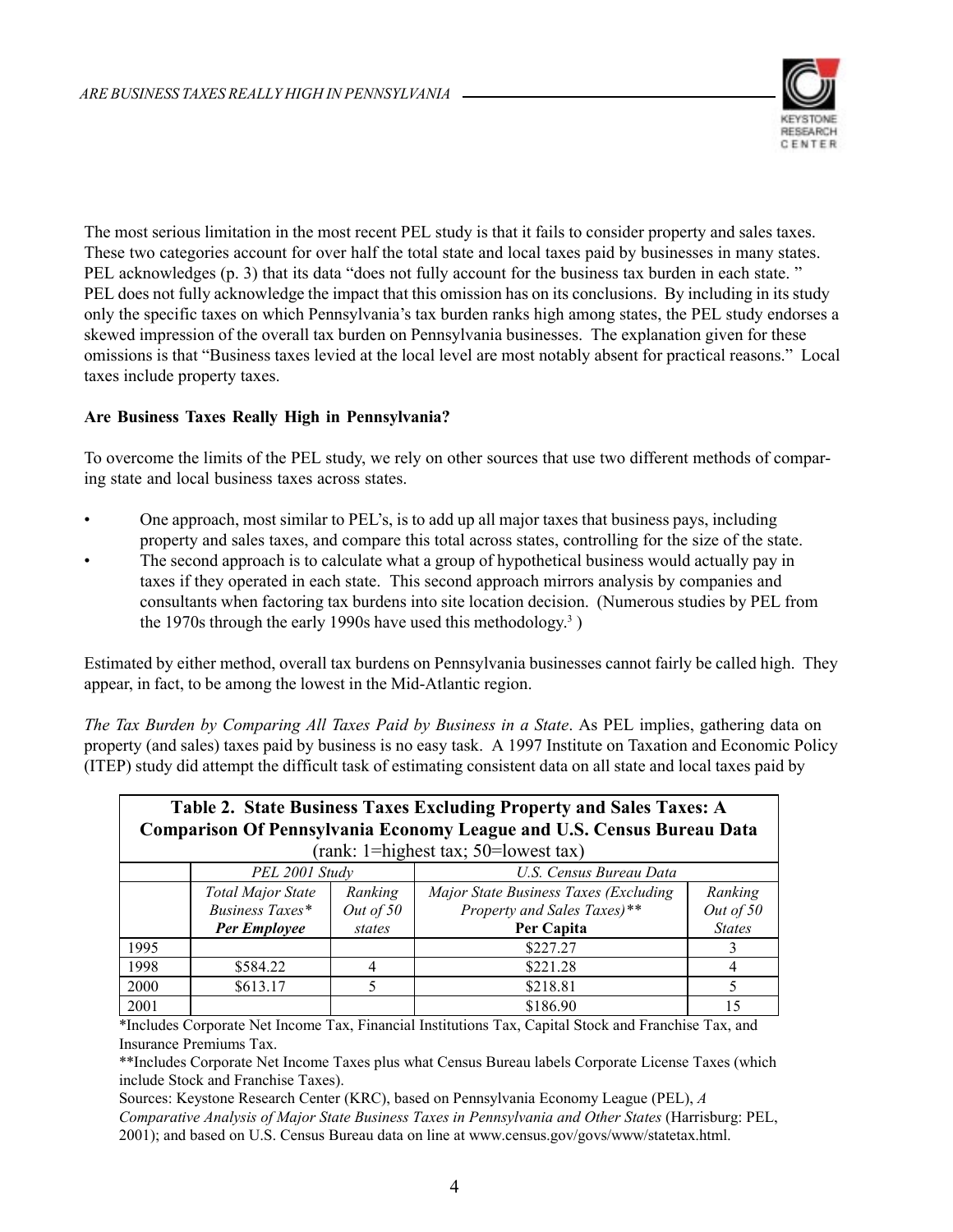

business in 1995.<sup>4</sup> (Appendix A briefly describes how ITEP estimates business taxes.) As well as the published ITEP study, we rely here on underlying data that ITEP shared with the Keystone Research Center and that ITEP used to generate its 1997 report.

According to ITEP, the business share of all state and local taxes ranged from a high of 88 percent in Alaska to a low of 26 percent in Maryland. At 38.4 percent, Pennsylvania ranked 27th out of 50 states based on the share of taxes paid by business. (Pennsylvania ranked 15th highest based on the share of taxes paid by households.) Based on per capita taxes paid by business, Pennsylvania had the 17th highest taxes. Pennsylvania's \$940 per capita business taxes were \$22 below the \$962 per capita average for all 50 states. Ranked by either the share of taxes paid by business or per capita business taxes, Pennsylvania was near the middle of its six neighboring states (Table 3 and Figure 1).

The main reason that ITEP found Pennsylvania's overall business tax ranking in 1995 to be near the middle of all states was low property taxes. At \$244, Pennsylvania's per capita business property taxes were \$163 below the average for all states. This offset the fact that an aggregate of Pennsylvania's corporate taxes that includes the CNI tax and the CSFT was \$177 above the average of all states. (In 1995, ITEP, similar to PEL, and to the Census Bureau until 2001, found that Pennsylvania had the third highest per capita taxes in this aggregate of corporate taxes that included primarily the CNI tax and the CSFT.)

Since Pennsylvania has cut state-level business tax burdens since the 1997 ITEP study, an up-to-date ranking might show Pennsylvania now to have relatively lower total taxes on business.<sup>5</sup>

We can also use ITEP's 1995 figures to examine taxes paid by business in Pennsylvania and in 10 states that PEL identified as competitor states. Table 4 and Figures 2 and 3 show the results.

• Pennsylvania's per capita business taxes are eighth lowest out of the group of 11 states.

| Table 3. State and Local Taxes Paid by Business, Pennsylvania and<br><b>Neighboring States, 1995</b>                                                                                                                                                                       |      |    |      |    |  |  |
|----------------------------------------------------------------------------------------------------------------------------------------------------------------------------------------------------------------------------------------------------------------------------|------|----|------|----|--|--|
| (rank: 1=highest tax; 50=lowest tax)                                                                                                                                                                                                                                       |      |    |      |    |  |  |
| Share of Taxes<br><b>State</b><br>Rank out of 50<br>Rank out of 50 states<br>Per Capita<br>Paid by Business<br>based on share of taxes<br>states based on<br><b>Business</b><br>paid by business<br>Per Capita<br>(percent)<br>Taxes<br><b>Business Taxes</b><br>(dollars) |      |    |      |    |  |  |
| New York                                                                                                                                                                                                                                                                   | 1544 | 2  | 41.4 | 18 |  |  |
| New Jersey                                                                                                                                                                                                                                                                 | 1278 | 5  | 37.6 | 30 |  |  |
| Pennsylvania                                                                                                                                                                                                                                                               | 940  | 17 | 38.4 | 27 |  |  |
| West Virginia                                                                                                                                                                                                                                                              | 793  | 31 | 44.2 | 12 |  |  |
| Delaware                                                                                                                                                                                                                                                                   | 748  | 36 | 39.4 | 23 |  |  |
| Maryland                                                                                                                                                                                                                                                                   | 687  | 42 | 25.6 | 50 |  |  |
| Ohio                                                                                                                                                                                                                                                                       | 693  | 41 | 32.7 | 46 |  |  |

Sources: Institute on Taxation and Economic Policy (ITEP), *The Business Share of State and Local Taxes* (Washingon, D.C.: ITEP, 1997), Table 1 and Table A4; and KRC, based on data provided by ITEP.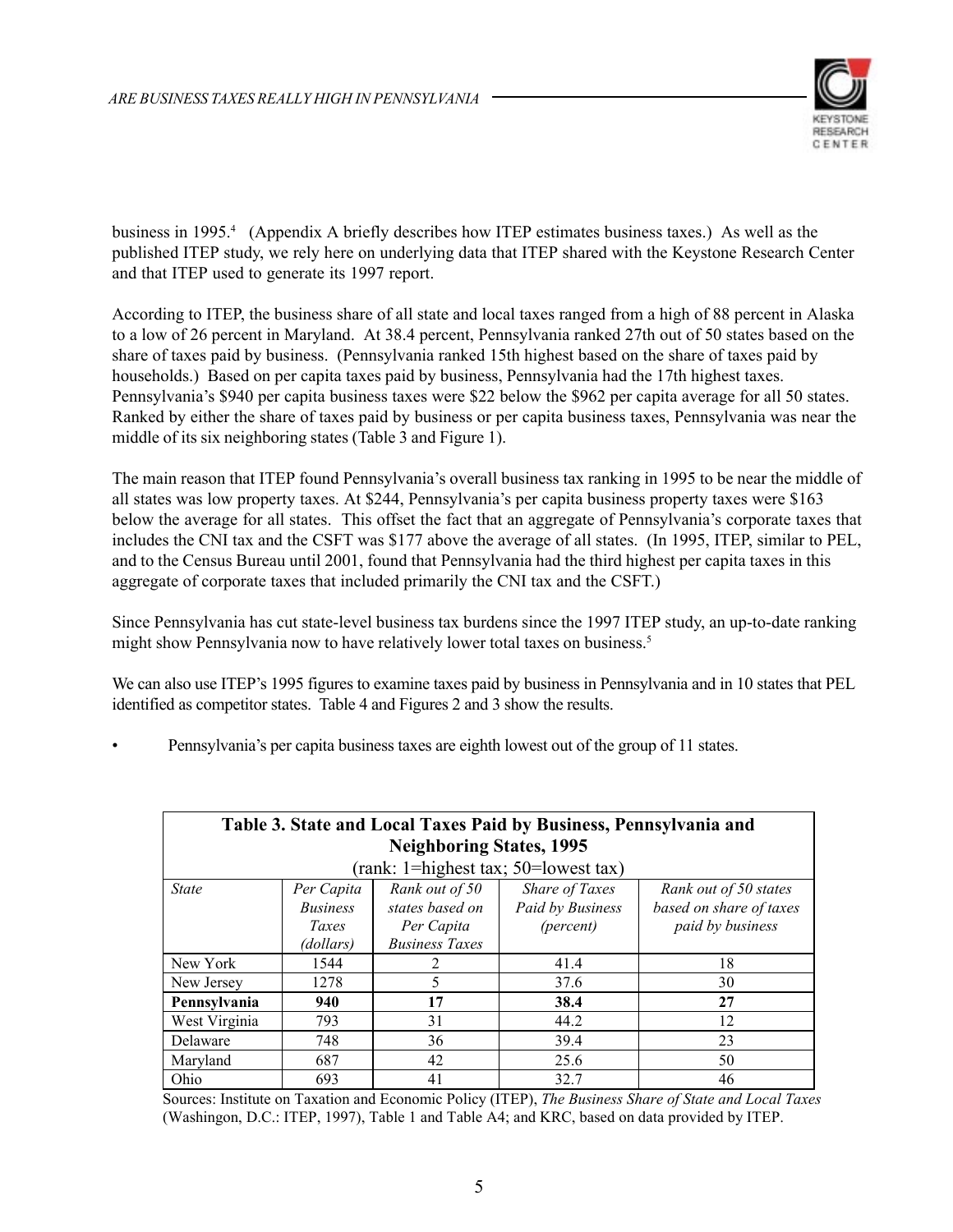



### **Figure 1. Taxes Per Capita Paid by Business in Pennsylvania and Neighboring States**

Source: Table 3.

- Pennsylvania's per capita business taxes are 7 percent lower than the average for the other 10 states.
- Pennsylvania's business share of taxes is 6th lowest out of the group of 11 states right in the middle.

*The Tax Burden By Comparing Hypothetical Businesses*. A second way to compare business taxes is to consider what representative businesses would pay in taxes if they operated in each of a comparison group of states. A 1999 study of this type by the Barents Group found that Pennsylvania taxes manufacturers at the second lowest level in a group of 10 mid-Atlantic and southeastern states (Table 5 and Figure 4).<sup>6</sup> (Maryland had the lowest share of business taxes among all 50 states in the ITEP study.) Pennsylvania taxes were 28 percent lower than the 10-state average.

According to the Barents study, Pennsylvania levies lower property taxes on manufacturers than any other state studied. One reason is that Pennsylvania, unlike many other states, does not impose local property taxes on business inventories and equipment.

A limitation of the Barents study is that the methodology requires examining what property taxes are in a single "representative" community, in this case Westmoreland County. Since the ITEP study also finds that property taxes on business in Pennsylvania are low, we can have more confidence that the low property taxes in Westmoreland County would generalize to the rest of Pennsylvania.7

No recently published representative firm study compares tax burdens on non-manufacturing firms in Pennsylvania and competitor states. An unpublished study did recently benchmark Pennsylvania business taxes in five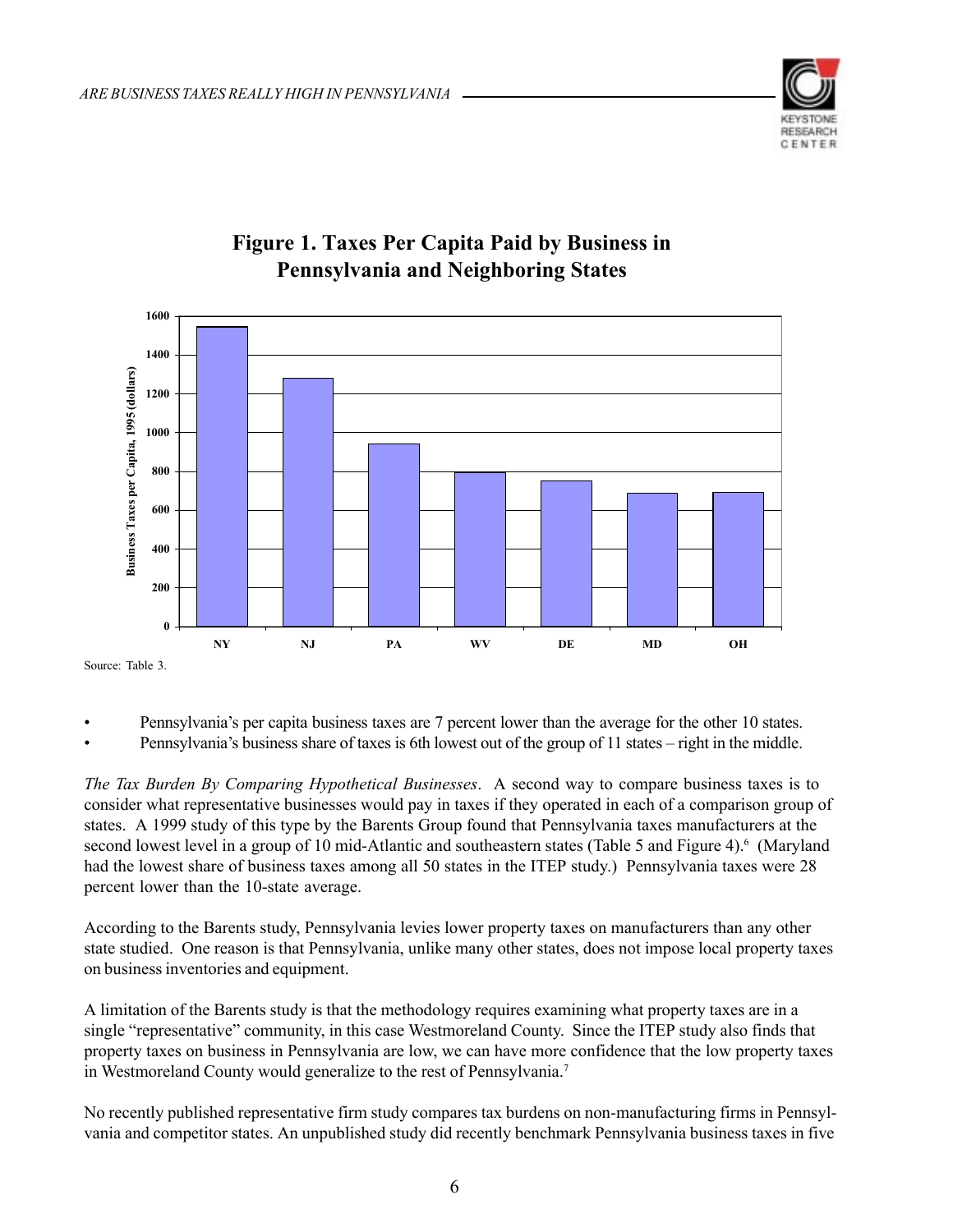

| Table 4. Taxes Paid by Business in Pennsylvania and |                                                                                                       |                        |           |                              |  |  |  |
|-----------------------------------------------------|-------------------------------------------------------------------------------------------------------|------------------------|-----------|------------------------------|--|--|--|
| 10 Other States PEL Identifies As Competitor States |                                                                                                       |                        |           |                              |  |  |  |
| (rank: 1=highest tax; 50=lowest tax)                |                                                                                                       |                        |           |                              |  |  |  |
|                                                     | Rank Out of All 50<br><b>Business Share of</b><br><b>Business Taxes</b><br>Rank Out of All 50 States, |                        |           |                              |  |  |  |
|                                                     | Per Capita                                                                                            | States, Business Taxes | Taxes     | <b>Business Share of All</b> |  |  |  |
|                                                     | (dollars)                                                                                             | Per Capita             | (percent) | Taxes                        |  |  |  |
| New York                                            | 1544                                                                                                  |                        | 41.4      | 18                           |  |  |  |
| New Jersey                                          | 1278                                                                                                  | 5                      | 37.6      | 30                           |  |  |  |
| Illinois                                            | 1257                                                                                                  |                        | 46.2      |                              |  |  |  |
| Indiana                                             | 1041                                                                                                  | 11                     | 45.5      | 9                            |  |  |  |
| Michigan                                            | 1010                                                                                                  | 14                     | 41.8      | 17                           |  |  |  |
| Florida                                             | 1021                                                                                                  | 12                     | 46.6      | 5                            |  |  |  |
| Massachusetts                                       | 1015                                                                                                  | 13                     | 35.6      | 39                           |  |  |  |
| Pennsylvania                                        | 940                                                                                                   | 17                     | 38.4      | 27                           |  |  |  |
| Ohio                                                | 693                                                                                                   | 41                     | 32.7      | 46                           |  |  |  |
| Virginia                                            | 653                                                                                                   | 45                     | 30.7      | 49                           |  |  |  |
| North Carolina                                      | 641                                                                                                   | 46                     | 31.7      | 47                           |  |  |  |

Source: KRC, based on data provided by ITEP.





Source: Table 4.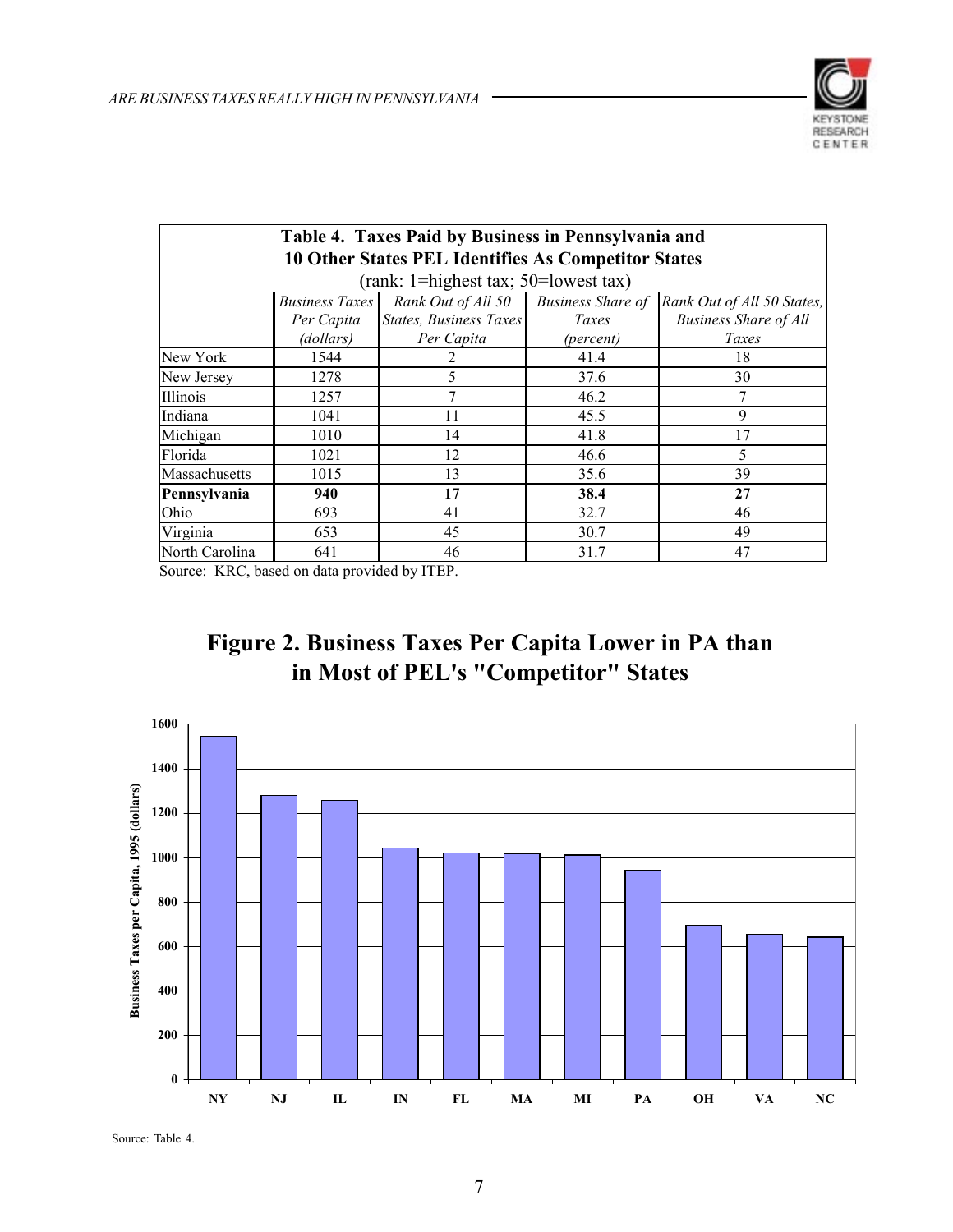



### **Figure 3. Business Share of Taxes in Pennsylvania in the Middle of PEL's "Competitor" States**

**Figure 4. Pennsylvania Has Second Lowest Manufacturing Tax Burden in 10 Mid-Atlantic and Southeastern States**

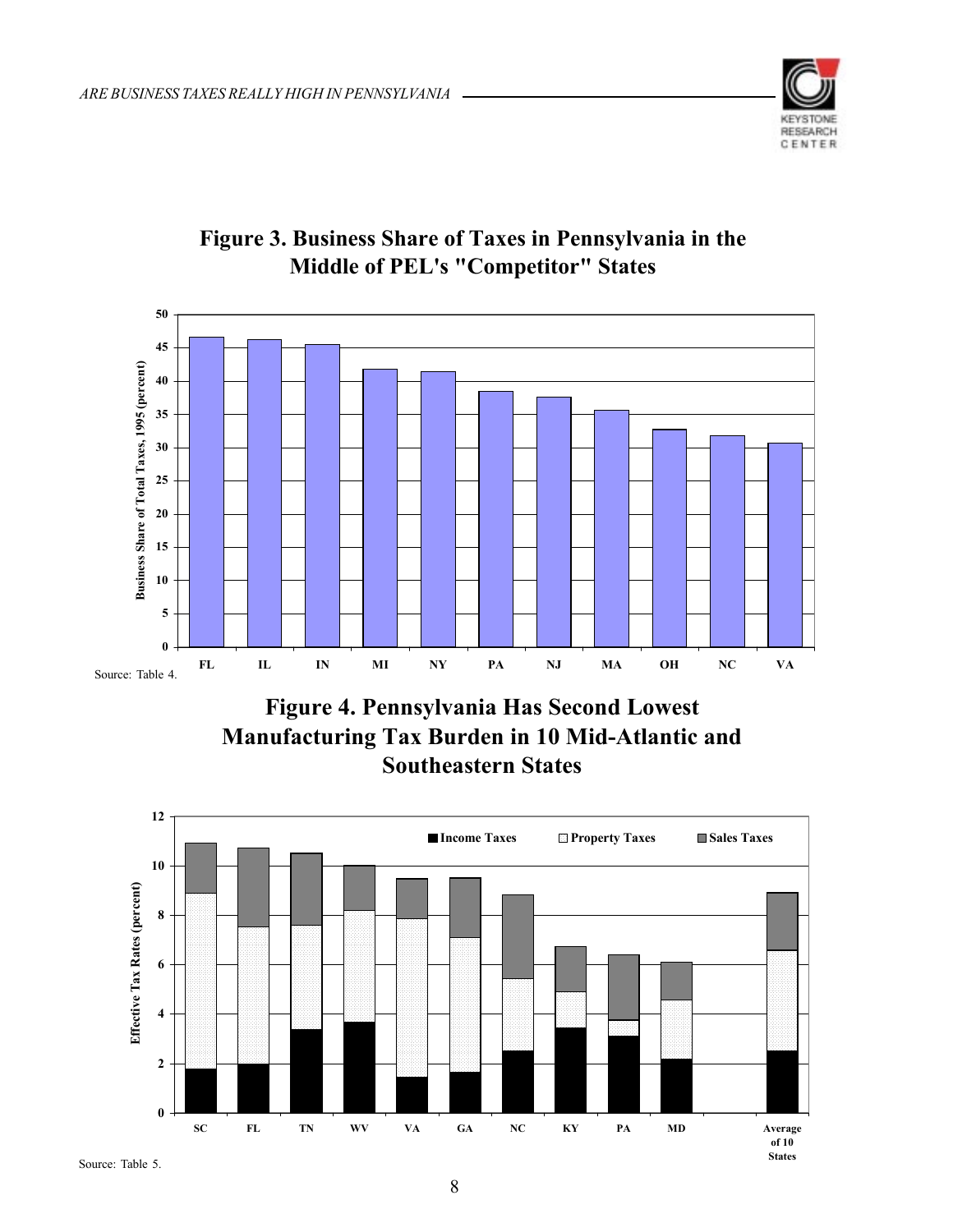

non-manufacturing industries (and several manufacturing industries).8 It found Pennsylvania to have the third highest business tax rate of 13 states, 19 percent above the 13-state average. This study, however, assumed that all Pennsylvania corporations pay the Corporate Net Income tax of 9.99 percent, whereas at least two fifth of Pennsylvania corporations are not subject to this tax (and two thirds of the remaining 60 percent of corporations reported a zero CNI liability in recent years).9 This unpublished study was also written prior to the beginning of the phase-out of the CSFT tax and prior to the introduction of an exemption from the sales and use tax for businesses that purchase computer services.

### **Business Taxes and Job Creation**

One underlying assumption that drives enthusiasm for business tax cutting is that lower business taxes lead to greater job creation. While we do not review in detail the research literature on this topic, it is important to point out that research does not support the conventional assumption that lower business taxes necessarily lead to job growth.

To be fair, PEL itself does not take a strong position on this issue in its 2001 report.

- It acknowledges (p. 1) that this issue has been the subject of debate and academic inquiry for many years and has not produced a consensus.
- It also summarizes (p. 1) the conclusion of site selection consultant Robert Ady that "taxes are not

| Table 5. Effective Tax Rates (ETRs)* on Typical Manufacturing Businesses |            |                                 |            |                  |                       |                |                     |                |
|--------------------------------------------------------------------------|------------|---------------------------------|------------|------------------|-----------------------|----------------|---------------------|----------------|
| in PA and Nine Mid-Atlantic and Southeast States                         |            |                                 |            |                  |                       |                |                     |                |
| (average of ETRs in 10 manufacturing industries)                         |            |                                 |            |                  |                       |                |                     |                |
| (rank: 1=highest taxes, 10=lowest)                                       |            |                                 |            |                  |                       |                |                     |                |
|                                                                          |            | <b>Sales Taxes</b><br>All Taxes |            |                  | <b>Property Taxes</b> |                | <i>Income Taxes</i> |                |
|                                                                          | <b>ETR</b> | Rank                            | <b>ETR</b> | Rank             | ETR                   | Rank           | ETR                 | Rank           |
| South Carolina                                                           | 10.86      | 1                               | 2.03       | 6                | 7.11                  |                | 1.77                | 8              |
| Florida                                                                  | 10.71      | $\mathfrak{D}$                  | 3.19       | $\overline{2}$   | 5.53                  | 3              | 1.99                | $\tau$         |
| Tennessee                                                                | 10.51      | 3                               | 2.9        | 3                | 4.22                  | 6              | 3.38                | 3              |
| West Virginia                                                            | 9.99       | 4                               | 1.8        | 8                | 4.53                  | 5              | 3.67                |                |
| Virginia                                                                 | 9.47       | 5                               | 1.62       | 9                | 6.42                  | $\overline{2}$ | 1.43                | 10             |
| Georgia                                                                  | 9.24       | 6                               | 2.41       | 5                | 5.47                  | 4              | 1.63                | 9              |
| North Carolina                                                           | 8.82       | 7                               | 3.39       | 1                | 2.93                  | 7              | 2.5                 | 5              |
| Kentucky                                                                 | 6.73       | 8                               | 1.82       | 7                | 1.49                  | 9              | 3.42                | $\overline{2}$ |
| Pennsylvania                                                             | 6.40       | 9                               | 2.64       | $\boldsymbol{4}$ | 0.65                  | 10             | 3.11                | 4              |
| Maryland                                                                 | 6.09       | 10                              | 1.54       | 10               | 2.38                  | 8              | 2.18                | 6              |
| Region                                                                   | 8.88       |                                 | 2.33       |                  | 4.07                  |                | 2.51                |                |
|                                                                          |            |                                 |            |                  |                       |                |                     |                |

\* The ETR reflects the difference between pre-tax and after-tax rates of return. If, for example, the pre-tax rate of return is 10 percent and the after-tax rate of return is 9 percent, the ETR will be 10 percent – i.e., the difference between the two rates of return as a percent of the pre-tax rate of return.

Source: Nancy Cook, Gang Shao, and Andrew Phillips, "Analysis of State and Local Business Tax Systems," *State Tax Notes*, September 8, 1999.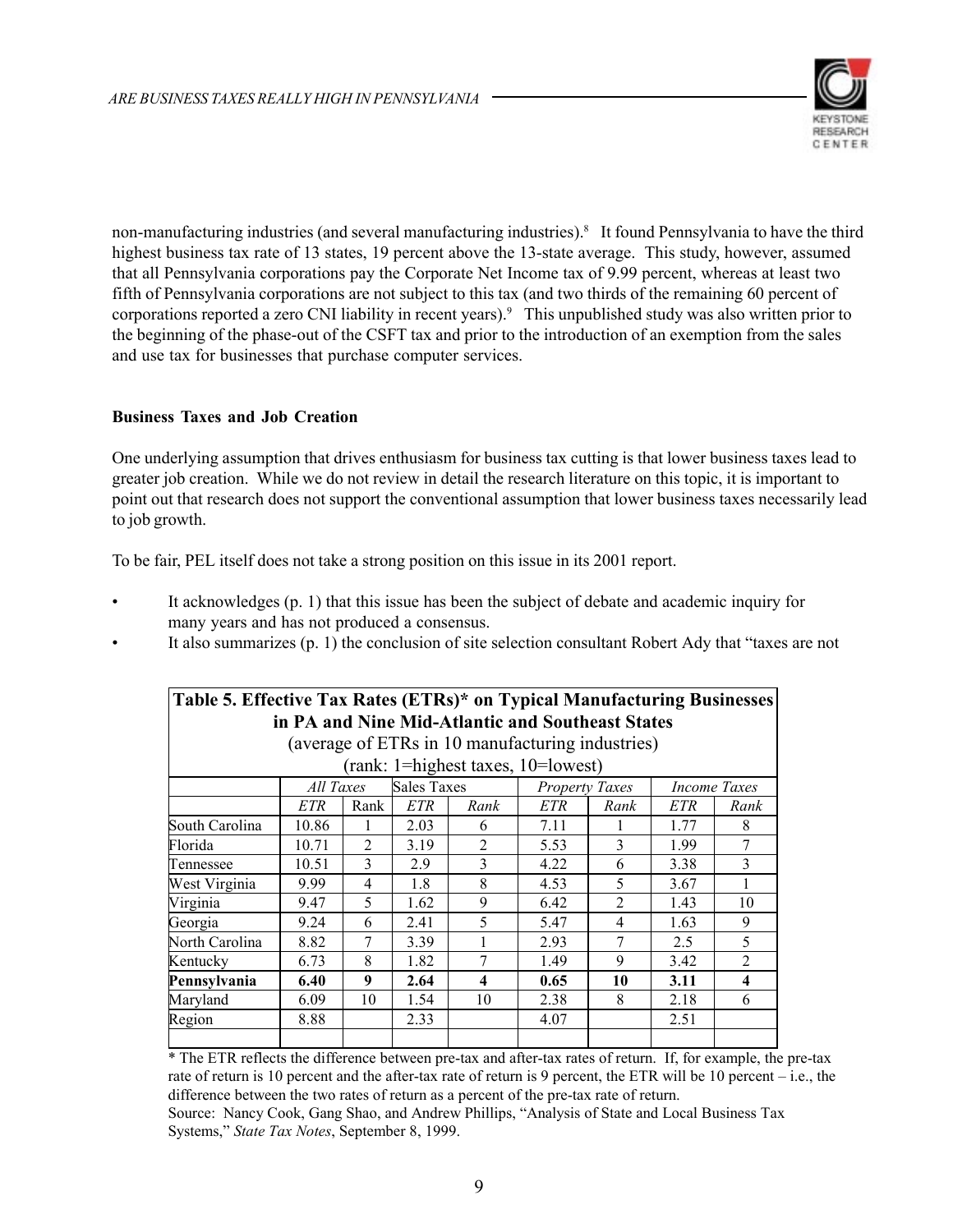

relatively important when compared with other cost factors such as labor, transportation, and utility and occupancy costs."

• PEL concludes (also p. 1) with the cautious statement that "majority opinion does favor some level of tax impact both on business decisions and overall growth at the state level."

Even the conclusion that lower taxes has at least some positive impact on growth is open to question. Tim Bartik, the researcher that PEL cites as having produced the most notable research on the link between business taxes and growth himself concludes that low business taxes are probably not an effective economic development strategy.10 A central reason is that the benefits of lower taxes must be offset by reductions in services valuable to business.<sup>11</sup> Bartik suggests that states choose the tax/service combination they prefer – higher taxes and higher services or lower taxes and lower services – based on factors other than an expectation that one or the other will generate higher economic growth.

### **A 21st Century Tax Strategy**

As best can be determined from available evidence, Pennsylvania business taxes are not high overall. Simply cutting business taxes is not an effective route to growth and good jobs -- Pennsylvanian's recent poor job creation record and mediocre wage growth performance suggest as much.<sup>12</sup> In spite of this evidence, Pennsylvania continues to cut business taxes sharply.

At present, Pennsylvania is scheduled to phase out the Capital Stock and Franchise Tax by the year 2009. In 2002, the tax is scheduled to drop to 6.49 mills (\$6.49 per \$1,000), down from 12.75 mills in 1997. For the 2001-02 fiscal year now ending, the revenue from the CSFT is projected to equal \$917 million. Next year, the tax is projected to raise \$997.5 million.<sup>13</sup>

The CSFT phase-out passed without any consideration of whether the state would end up unable to fund its schools, expand quality pre-school programs, buttress it's underfunded community colleges, or invest in other public goods of importance to businesses making expansion and location decisions. Keystone Research Center wrote two years ago that "Phasing out [the CSFT] without creating an alternative source of revenue is a time bomb for the state's next Governor. Only unexpectedly rapid growth will prevent the cut from derailing investments in education or in reducing worker insecurity…"14 The economic stall since 2000 makes this observation even more relevant.

To his credit, Governor Schweiker in his budget proposed a partial delay in the phase out of the CSFT tax. He proposed spreading the drop from 7.49 mills to 6.49 mills over 2002 and 2003, and postponing the full phase-out until 2010. In light of the severity of the current budget situation, and the inadequately considered original plan, a partial delay is insufficient. Pennsylvania legislators should halt the phase out until a more forward-looking tax package can be developed.

Proposing a halt in the phase out does not mean that Pennsylvania's current business tax structure is, in any sense, perfect.

In fact, Pennsylvania's business taxes, while low overall, do impose inequities on business. Businesses that compete with each other are not subjected to similar tax burdens. Some companies pay the CSFT tax; some companies do not. Some companies pay the CNI of 9.9 percent; some companies instead pay 2.8 percent. At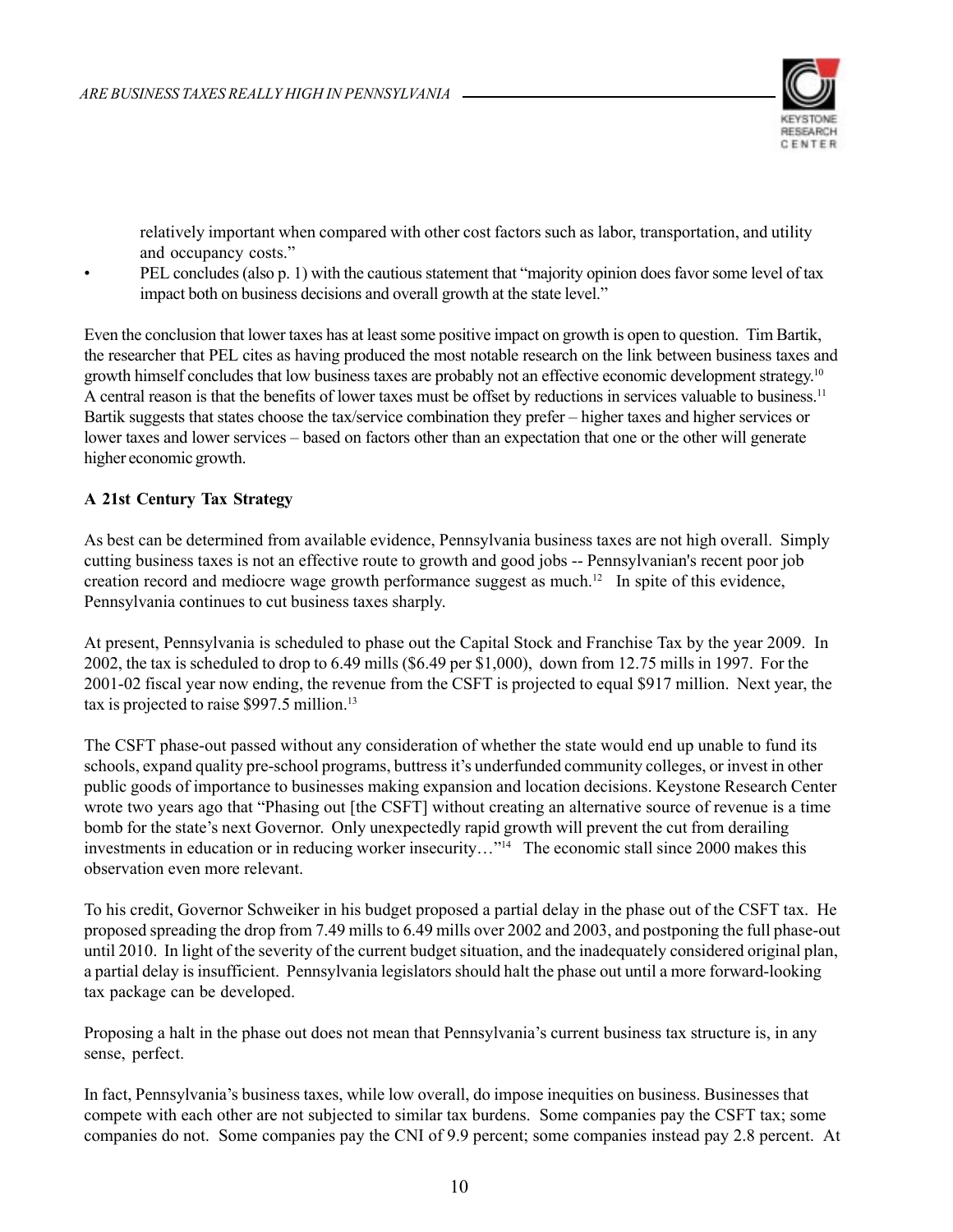

minimum, both the CSFT and CNI tax should have fewer exemptions and a lower rate, a combination that could maintain current revenues without unduly burdening any particular company.

Proposing a halt in the phase out of the CSFT does not mean, either, that high business taxes are the favored public policy. A case can be made for lower taxes on corporate profits and capital IF adequate revenues can be collected in other ways to meet the state's development needs.

To help Pennsylvania achieve a more comprehensive and forward-looking approach to tax policy, the legislature should establish a 21st Century Tax Commission. This Commission could develop recommendation on how the state can establish a tax system that promotes high-wage, high-skill economic development rather than low-wage, low-skill development. Such development, and such a tax system, would be friendly to business, as it should be; but it would also be friendly to workers and to communities.

Significantly, while it takes a different position than this paper on the current reality of Pennsylvania business taxation, PEL also recommends a systemic updating of the Pennsylvania tax system to fit the today's economic realities. According to PEL (*A Comparative Analysis*, p. vi),

> …perhaps the most important conclusion of this study is that Pennsylvania would benefit from a broader examination of the overall tax structure including both state and local taxes. This analysis would serve as the basis for systemic change rather than relying on the incremental approach applied over the past 50 years. This is a tall order for such a complicated and ingrained issues, however, if Pennsylvania wants to be competitive in the coming years, it must take the first step to ensure that our tax system is appropriate for the new economic order.

A 21st century Pennsylvania tax system must:

- consider the combined impact of state and local tax burdens;
- be equitable across and within all categories of taxpayers, including business;
- give all public schools the state funds they need for a high quality education (for reasons of fairness, to produce a skilled future work force, and to slow the decline of older communities);
- raise other revenues adequate to meet the early educational and skill needs of the work force, to finance transportation (including mass transit) and infrastructure, and to adequately fund social programs;
- attract and grow high-wage, high-skill businesses and their workers;
- promote environmentally sustainable development; and
- counteract the rise of inequality across individuals and communities in Pennsylvania.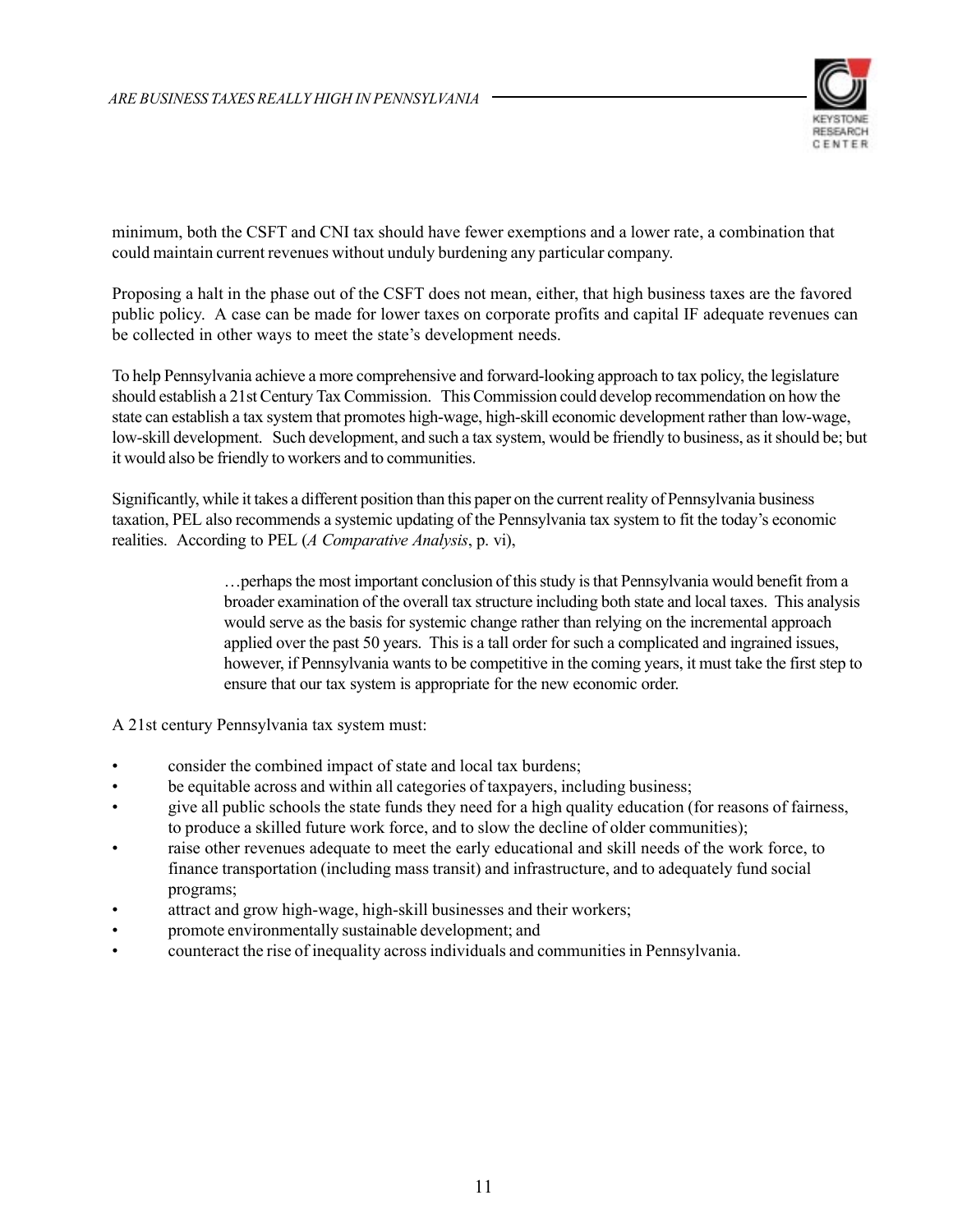

## **ENDNOTES**

1 Pennsylvania Economy League, *A Comparative Analysis of Major State Business Taxes in Pennsylvania and Other States* (Harrisburg: PEL, 2001). On line at www.pelcapital.org/reports/RptBizTax2000.pdf. See also, "Improving Pennsylvania's Business Climate: A Comparative Analysis of State Business Taxes," *Capital Perspective*, October 1999. The most recent study was completed with the support of the Business Climate Coalition, a group of Pennsylvania's leading business associations formed to advocate cuts in Pennsylvania state business taxes. Coalition members include the Greater Pittsburgh Chamber of Commerce, Pennsylvania Business Roundtable, Pennsylvania Chamber of Business and Industry, Pennsylvania Manufacturers' Association, and Pittsburgh High Technology Council.

<sup>2</sup> The 2001 PEL study, an update of its 1999 study, bases its findings on "... only the most widely applied state business taxes including those levied on corporate net income, capital, insurance premiums, and financial institutions." (p. iii) The two most important taxes included in the PEL analysis are the Corporate Net Income tax, now 9.9 percent, and the Capital Stock and Franchise Tax (CSFT), a corporate tax imposed on a combination of net income and a company's net worth. The CSFT tax fell to 7.49 mills in 2001 (\$7.49 per \$1,000), down from a peak of 13 mills in 1991 and 12.75 mills over the 1992-1997 period. Certain corporate assets are exempt from the CSFT tax, including assets engaged in producing a manufactured article within Pennsylvania, computer software development, research or development activities, and air or water pollution control efforts. For additional information, see Appendix A and Pennsylvania Department of Revenue (PDR), *The Tax Compendium 2001* (Harrisburg: PDR, 2001), pp. 4-5.

3 See, for example, PEL, *Taxes Paid by Industry, 1994* (Harrisburg: PEL, 1994). This study found Pennsylvania's tax burden to be 19 percent above a 12-state average in manufacturing and between 11 and 36 percent higher in three service industries. According to the Pennsylvania Department of Revenue, correcting mathematical errors in the PEL study led to the conclusion that Pennsylvania had an 8 percent advantage over the 12-state average in manufacturing and a five to 11 percent disadvantage in the three service industries. Further re-estimation of the business tax burden by the Department of Revenue (taking into account the existence of large numbers of S corporation not liable for the CNI) led to the conclusion that Pennsylvania had a business tax burden in manufacturing 18 percent below the 12-state average and a 3 to 8 percent disadvantage in the three service industries. See Pennsylvania Department of Revenue, *Comparative Tax Burdens: What the Pennsylvania Economy League Didn't Tell You* (Harrisburg: PDR, 1994).

4 Institute on Taxation and Economic Policy (ITEP), *The Business Share of State and Local Taxes* (Washingon, D.C.: ITEP, 1997).

5 Simply substituting for ITEP's 1995 estimates of major business taxes (not including sales and property taxes) the most comparable 2001 Census Bureau data (this most comparable data turns out to be an aggregate of Corporate Net Income taxes plus corporate license taxes) moves Pennsylvania's business tax ranking to 30<sup>th</sup> on a per capita basis instead of 17<sup>th</sup>. This substitution moves Pennsylvania's ranking based on the business share of total taxes to  $38<sup>th</sup>$  (from  $27<sup>th</sup>$ ). Since we have no way of updating the other taxes in ITEP's model, including some taxes that may have gone up on business in Pennsylvania (e.g., local property taxes), we do not report this partial updating in the text.

6 Nancy Cook, Gang Shao, and Andrew Phillips, "Analysis of State and Local Business Tax Systems," *State Tax Notes*, September 8, 1999.

7 In picking a community in each state, Barents seeks to find one in which local property taxes are similar to the average for the state (see Appendix A). A Minnesota study also found that while Pennsylvania has relatively high property taxes for residences, it has relatively low property taxes for businesses. Minnesota Taxpayers Association, *50-State Property Tax Comparison Study* (Minneapolis, MN: June, 1996).

8 Barents Group, *Pennsylvania Tax Blueprint Project: Phase One- Benchmarking*, unpublished study for the Pennsylvania Tax Blueprint Project, 1996.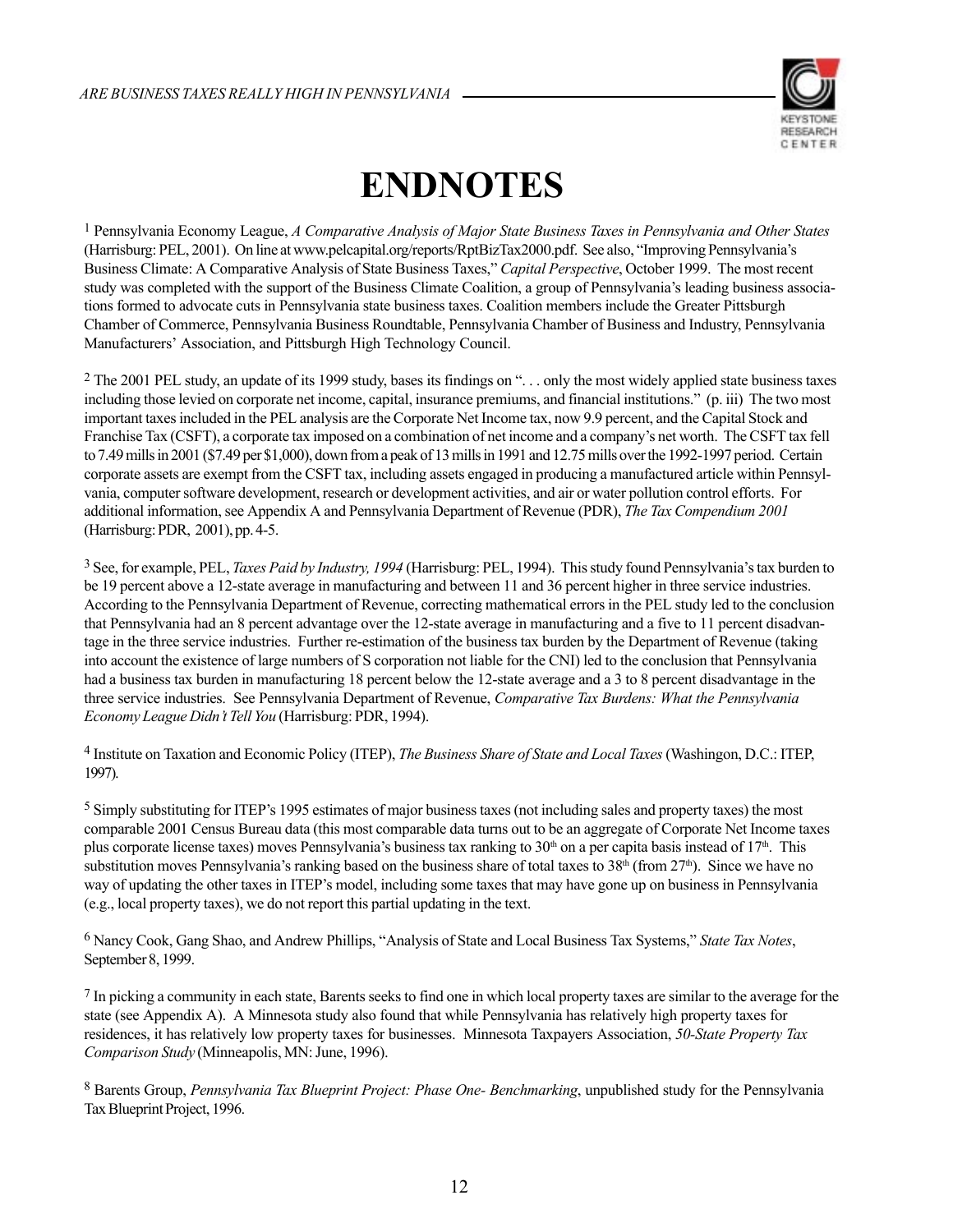

<sup>9</sup> According to the Pennsylvania Department of Revenue, 222,491 corporations were liable for the Capital Stock and Franchise Tax in 1997. Only 135,379, or 60 percent of 222,491, were liable for the Corporate Net Income Tax in the same year, from which we infer that 40 percent of the 222,491 were Subchapter S corporations or other types of corporations that are not liable for the CNI. In addition, of the 135,379 liable for the CNI in 1997, only 45,589 actually paid corporate net income tax. In sum, only roughly one out of five Pennsylvania corporations (45,589 of 222,491) paid any CNI in 1997. Data in this footnote are from Pennsylvania Department of Revenue, *The Statistical Supplement for Pennsylvania Tax Compendium: Fiscal Year 2000-01* (Harrisburg: PDR Bureau of Research, 2002), p. 10.

10 Timothy J. Bartik, *Growing State Economies: How Taxes and Public Services Affect Private-Sector Performance* (Washington, D.C.: Economic Policy Institute, 1996).

11 See also Robert G. Lynch, *Do State and Local Tax Incentives Work*? (Washington, D.C.: Economic Policy Institute: 1996.)

<sup>12</sup> For data on wage and benefit trends and some analysis of job growth, see David H Bradley and Stephen A. Herzenberg, *The State of Working Pennsylvania 2001* (Harrisburg: Keystone Research Center, 2001); on line at www.keystoneresearch.org.

13 Commonwealth of Pennsylvania, *Governor's Executive Budget 2002-03* (Harrisburg: Office of the Governor, 2001), p. C-18.

14 Stephen A. Herzenberg and Howard Wial, *Steal This Agenda: A Blueprint for a Better Pennsylvania* (Harrisburg: Keystone Research Center, 2000), p. 27; on line at www.keystoneresearch.org.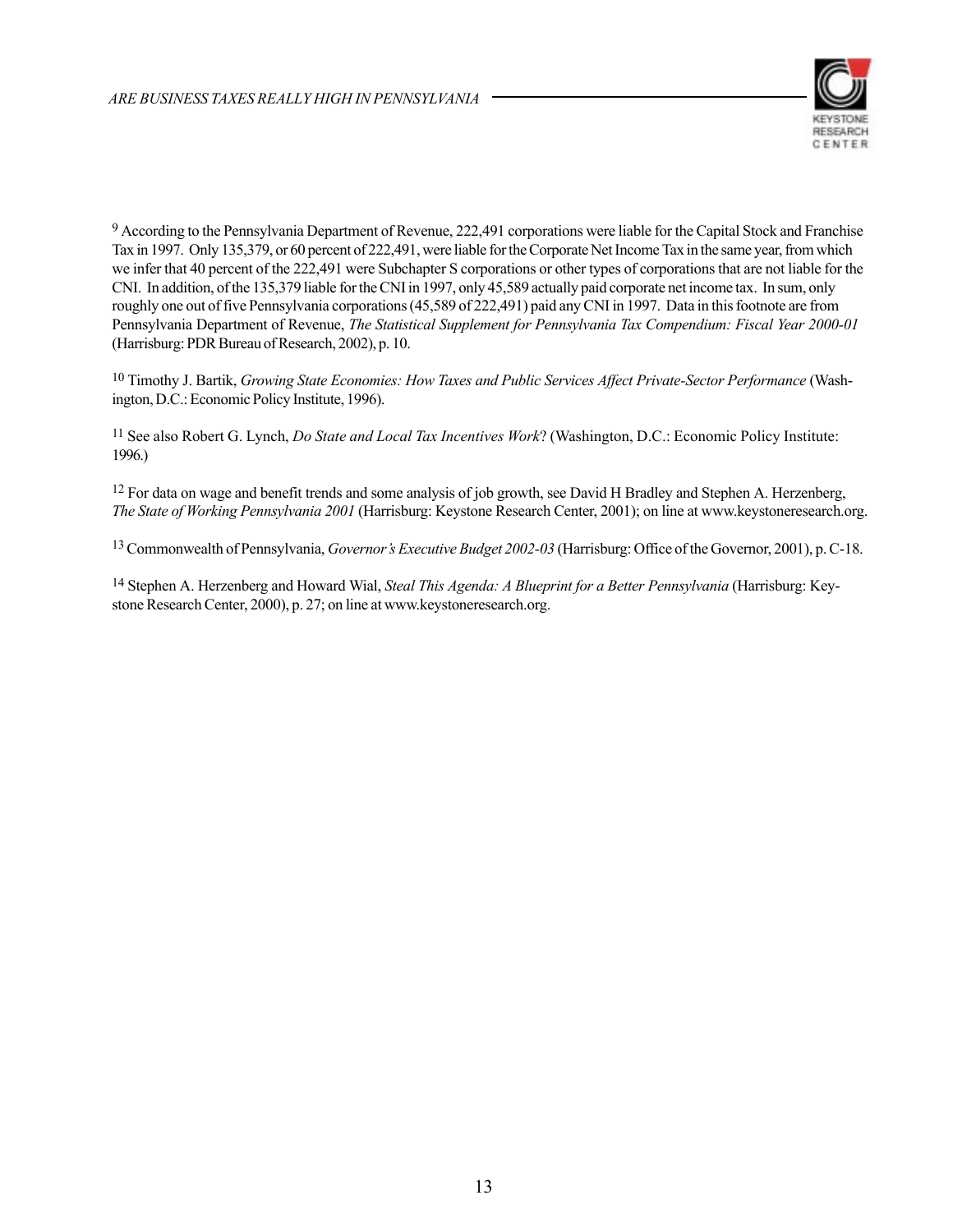

# **APPENDIX A. SOURCES OF TAX DATA AND TAX DEFINITIONS**

### **SOURCES**

### **Pennsylvania Department of Revenue**

The Pennsylvania Department of Revenue provides comprehensive data on taxes collected in the Commonwealth. *The Pennsylvania Tax Compendium* details Pennsylvania's revenue sources, including the Corporate Net Income Tax (CNI) and the Capital Stock and Franchise Tax (CSFT). *The Statistical Supplement for the Pennsylvania Tax Compendium* includes information on revenue by source, tax by business type, and the distribution of tax liability. The Compendium and the Supplement are available on line at http://www.revenue.state.pa.us/revenue/lib/ revenue/2001\_tax\_compendium.pdf and http://www.revenue.state.pa.us/revenue/lib/revenue//2000-01 Stat Supplement.pdf.

### **U.S. Census Bureau**

The U.S. Census Bureau is the most widely accepted source of comparable state business tax collections data. The majority of data from the Census are gathered directly from state revenue agencies. The Census Bureau edits and tabulates data collected from the state level in order to provide consistent, comparable tax data. The tax figures presented in Census data are net of refunds.

Census Bureau data presented in the last two columns of Table 2 include corporation taxes and corporation net income taxes (see definitions below) and are available online at http://www.census.gov/govs/statetax/ 01staxss.xls. The two taxes used to generate the last two columns of Table 2 are defined below.

Corporation License Taxes

Includes: Franchise license taxes; organization, filing and entrance fees; taxes on property measured by amount of corporate stock, debt, or other basis besides assessed value of property; and other licenses applicable with few, specified exceptions to all corporations.

Excludes: Taxes on corporations based on value of property, on net income (report at Corporation Net Income Taxes), or on gross receipts from sales, other than at minor rates; and taxes distinctively imposed on particular kinds of businesses, such as public utilities, insurance companies, etc. (report at appropriate Selective Sales Tax).

### Corporation Net Income Taxes

Includes: Taxes on corporations and unincorporated businesses (when taxed separately from individual income), measured by net income, whether on corporations in general or on specific kinds of corporations, such as financial institutions.

Excludes: Income taxes on gross income or receipts of corporations (report at Sales and Gross Receipts Taxes); and combined corporation and individual income taxes not separable by type. Notes: Although such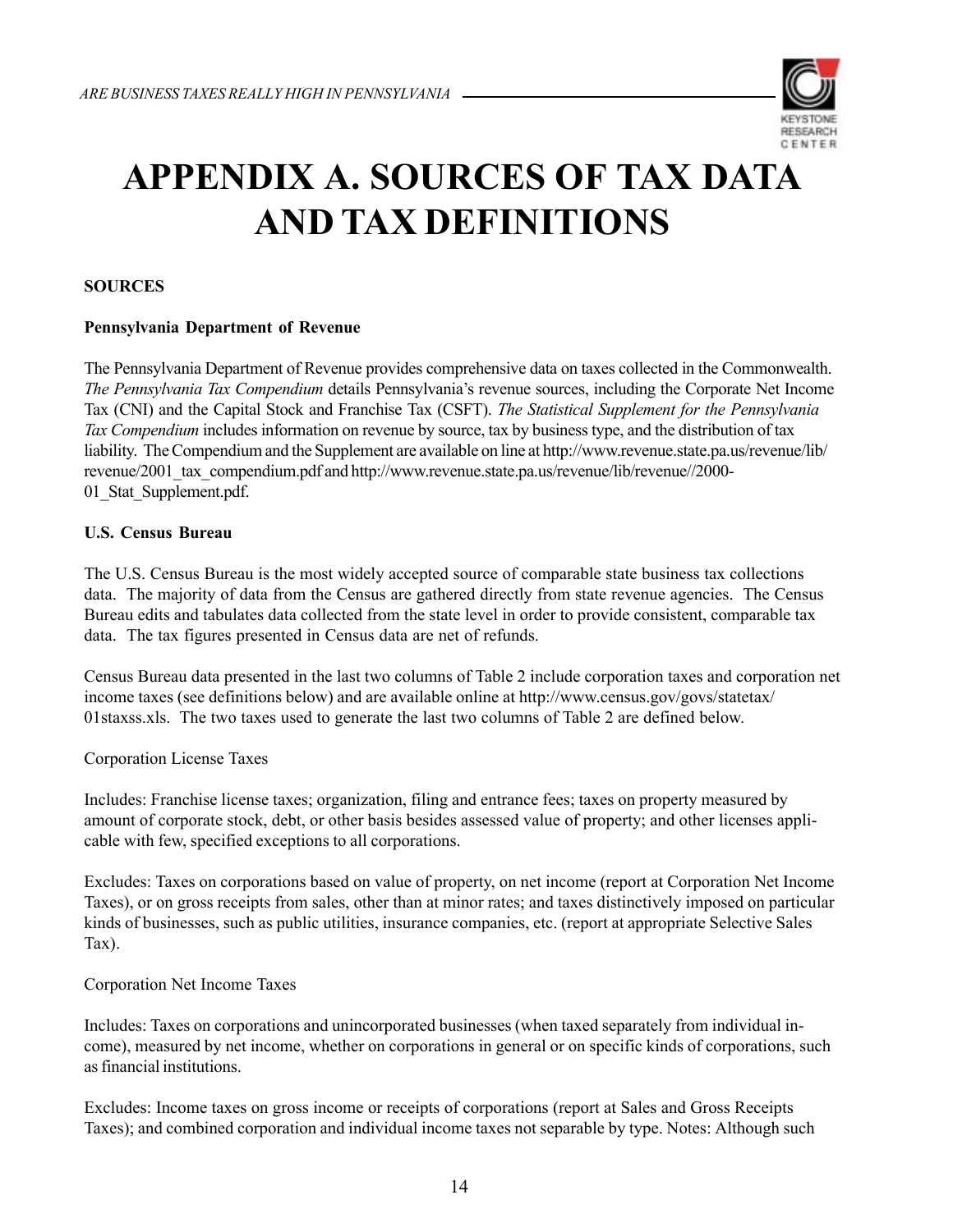

taxes may be called "license" or "franchise" taxes, they are classified in this category if measured by net income.

For complete descriptions of tax categories in the U.S. Census Bureau's tax data, see http://www.census.gov/ govs/www/class\_ch7\_tax.html.

For a discussion of the sources of U.S. Census Bureau data, see the technical documentation online at http:// www.census.gov.govs/www/stateloctechdoc.html.

### **Institute on Taxation and Economic Policy (ITEP)**

Data presented in Tables 3 and 4 are from the Institute on Taxation and Economic Policy (ITEP). The ITEP model consists of three elements – residential data, business data, and visitor data. In estimating the business share of state and local taxes, ITEP uses a forty-nine sector input-output model for each state to create a business tax model. Models were based on data from the U.S. Commerce Department, a stratified random sample of federal tax returns, and the 1990 Public Use Microdata Sample (PUMS) of census records. To derive business property taxes, ITEP first computed residential property taxes from the residential database. The business property tax estimate was then computed as the residual of total property tax collections minus residential property taxes. Details on ITEP's tax models is available online at and, in progressively more detail, at and http://www.ctj.org/itep/model.htm.

### **Barents Group**

Data in Table 5 are from Barents Group (formerly the Policy Economics Group of KPMG). Barents Group developed the Business Tax Competitiveness Model (BTCM) to estimate business taxes facing firms in different locations. The BTCM model incorporates federal, state, and local taxes, thus allowing for more complete comparisons than models that use only business taxes. At the core of the BTCM model is a "representative firm" that is derived by using Internal Revenue Service (IRS) Corporation Source Book data, inputoutput data from the Bureau of Economic Analysis (BEA), and other publicly available data. The BTCM computes tax liabilities based on 57 depreciable asset classes and 40 operating cost categories. The model then estimates tax rates for four state and local business taxes – corporate income tax, corporate franchise tax, property tax, and sales and use tax on business purchases. Specific locations for representative firms are based on two criteria – a local property tax rate near the statewide average and the plausibility of business site location. For information on Barents Group, see http://kpmgconsulting.com/go/barents\_test/statelocal/ businesstaxmodel.html.

### **DEFINITIONS**

The CNI tax and the CSFT tax are two of the main state business taxes in Pennsylvania. The following definitions of these two taxes are from the Pennsylvania Department of Revenue, The Tax Compendium (Harrisburg: PDR Bureau of Research, 2001).

### **Corporate Net Income Tax**

Domestic and foreign corporations are required to pay the corporate net income tax (CNI) for the privilege of conducting business, carrying on activities, having capital or property employed or used in Pennsylvania, or